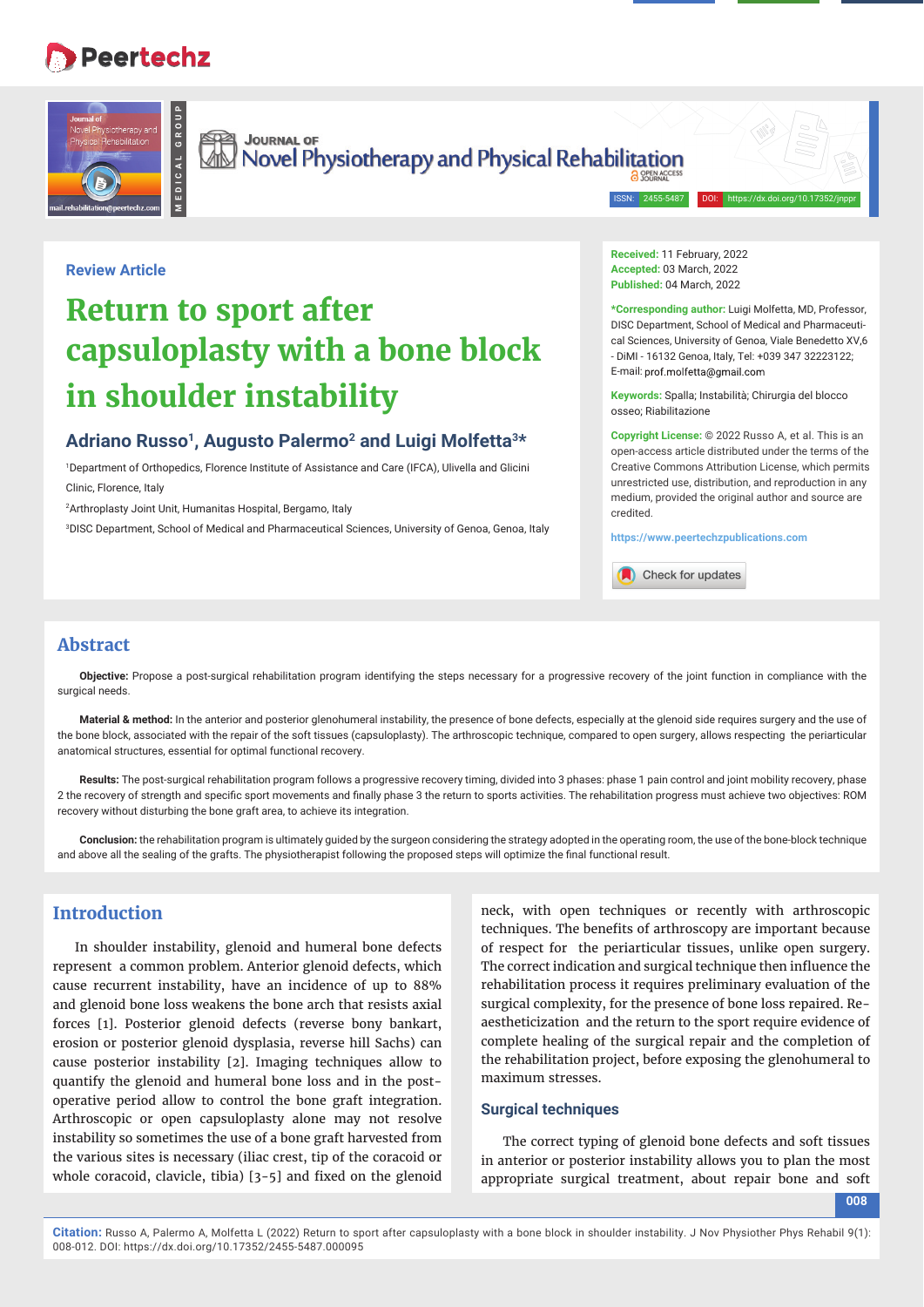tissues. Treatment algorithms depend on many factors, but the size and type of glenoid bone loss (fragment or erosion) are a priority. If a mobile bone fragment is associated with al capsulolabral tear, the arthroscopic repair is indicated despite a fragment size, both in acute and subacute bony bankart [6]. If the bone loss is greater than 20% compared to healthy controlateral glenoid, an open or arthroscopic bone block procedure is recommended [7]. A bone loss of less than 20% associated with a Hill Sachs tear appearing off the glenoid track can be treated with bone block procedures [8,9]. The harvest of an autograft from the iliac crest is historically the most used, both in the anterior instability with a bone loss greater than 25-30% and in the failure of the Latarjet procedures [10]; the 3-year follow-up results show no dislocations [11] or recurrence of instability at 7.5 years [12]and with an integration of the bone graft harvested from the distal tibia in 89% of cases [13]. Arthroscopy allows the repair of capsule -labral tissues  $[14]$  and the reconstruction of glenoid bone defects and the osteosynthesis of some fractures of the glenoid, stabilizing the bone block with sutures anchors, with cannulated titanium or biodegradable screw [15-17] or end button [18]. A biomechanical study assessed the differences in pressure and contact between a distal clavicle graft and a coracoid bone graft showing the same results [20]. In posterior dislocations, bone defects are more common on the humeral side than in the glenoid. Bone block procedures have been proposed with open autografts to treat both humeral and glenoid defects [21], starting from an extension of the damage of 10% of the glenoid surface [22]. The posterior translation of the humerus is very sensitive to small posterior glenoid defects or to retroversion which increases significantly; 5° of posterior glenoid bone loss, corresponding to about 2.5° of glenoid retroversion [23] Open techniques require extensive access and can cause partial postoperative insufficiency of the deltoid muscle [21]. In posterior instability, there is a high recurrence rate after soft tissues repairs alone, even in the absence of posterior bone loss [24-26]. The homolateral iliac crest is the usual donor site for harvesting a bone graft to extend the glenoid surface, rather than to reconstruct an anatomical defect; posterior and inferior capsule -labral repair then improves overall inferior joint stability. Unlike the anterior instability, the relationship between the effect of the posterior bone loss and the severity of the instability has not yet been determined. for the traumatic type has been described as a triangular bone defect (Delta), for the atraumatic type, a defect of rounded shape (Lazy) [27,28].

### **Rehabilitation protocol and return to sport**

The shoulder is an inherently unstable joint. The width of the humeral head is three times the radius of the glenoid and this fact explains the intrinsic glenohumeral instability. Neuromuscular control of the scapulothoracic joint is very important for the glenohumeral function. The scapula, therefore, plays a key role, allowing to position the glenoid in an optimal relationship with the humerus. The rehabilitation of scapular dyskinesia must be included in the preoperative or postoperative treatment, through specific protocols. The purpose of the rehabilitation in the treatment of shoulder instability operated by the bone-block procedure is to restore

normal and painless motor control of the shoulder. The muscles that control the shoulder movement can be grouped into 3 distinct categories: the muscles that control scapular movement, the muscles that act on the humerus, and the muscles directly related to the glenohumeral joint. In the shoulders operated for instability, there is a dysfunction of some or all of the muscles, due to multiple factors, such as a structural breakdown of the musculotendinous unit, a proprioceptive deficit, insufficient motor recruitment secondary to pain or disuse, excessive motor recruitment to maintain stability [29]. The surgical difficulty linked to the bone-block surgical technique and to the postoperative management, above all of the pain, constitute the premise for the rehabilitation program. Unlike the conservative rehabilitation programs or in post-surgery of the soft tissues, rehabilitation protocol with bone block must consider the presence of the hardware and the integration of the bone block. The primary post-surgical objectives must concern the global approach to the operated shoulder, divided into three phases: phase 1 pain control and joint mobility recovery, phase 2 recovery of strength, proprioception and sport-specific gestures, and finally phase 3 the return to sports activities. The technical-rehabilitative steps follow a related timing to the integration of the bone graft, with the progressive increase of room and stresses on the joint.

**Phase 1:** The use of the post-surgical orthopedic brace, especially in the first week, protects the joint, allowing the integration process of the bone block, although the patient after one week after the operation, starts performing passive exercises to recover the range of motion to avoid adhesions and postoperative capsulitis. Pain is a variable parameter for each patient and should be controlled with Fans, cryotherapy and gradual, not invasive rehabilitation. Taverna et al. confirm the need for immobilization in a brace in neutral rotation at 10 ° of abduction for 3-4 weeks, with a subsequent increase for passive mobilization [18]. Hydrokinesitherapy finds one precise indication in the initial rehabilitation phase, since it allows good control of pain and muscles contractures, minimizing the secondary effects of prolonged immobility. ROM recovery under the control of the therapist allows to gradually overcome the antalgic resistance of the joint, enhancing the external help. The patient will repeat the basic movements at home, without increasing the joint range beyond the therapist's indications. ROM recovery exercises can be started early, without stressing the bone graft site [30]. The recovery of resistance begins in the early "protected" phase, especially for the scapular muscles (serratus anterior, rhomboid and trapezius), while involving all the kinetic chains, with shoulder strengthening and core stability exercises, taking particular care of the correct balance between the deltoid and the rotator cuff, for optimal positioning and stabilization of the scapula during exercise. The exercises against mild resistance are started during the 4th week; the exercises in external rotation and/or in horizontal abduction are gradually inserted according to the surgical technique and the individual patient because they can damage the integration of the bone graft.

**Phase 2:** The muscle strengthening and demanding joint mobilization begin from 6-7 weeks, i.e. in safe conditions

**Citation:** Russo A, Palermo A, Molfetta L (2022) Return to sport after capsuloplasty with a bone block in shoulder instability. J Nov Physiother Phys Rehabil 9(1): 008-012. DOI: https://dx.doi.org/10.17352/2455-5487.000095

**009**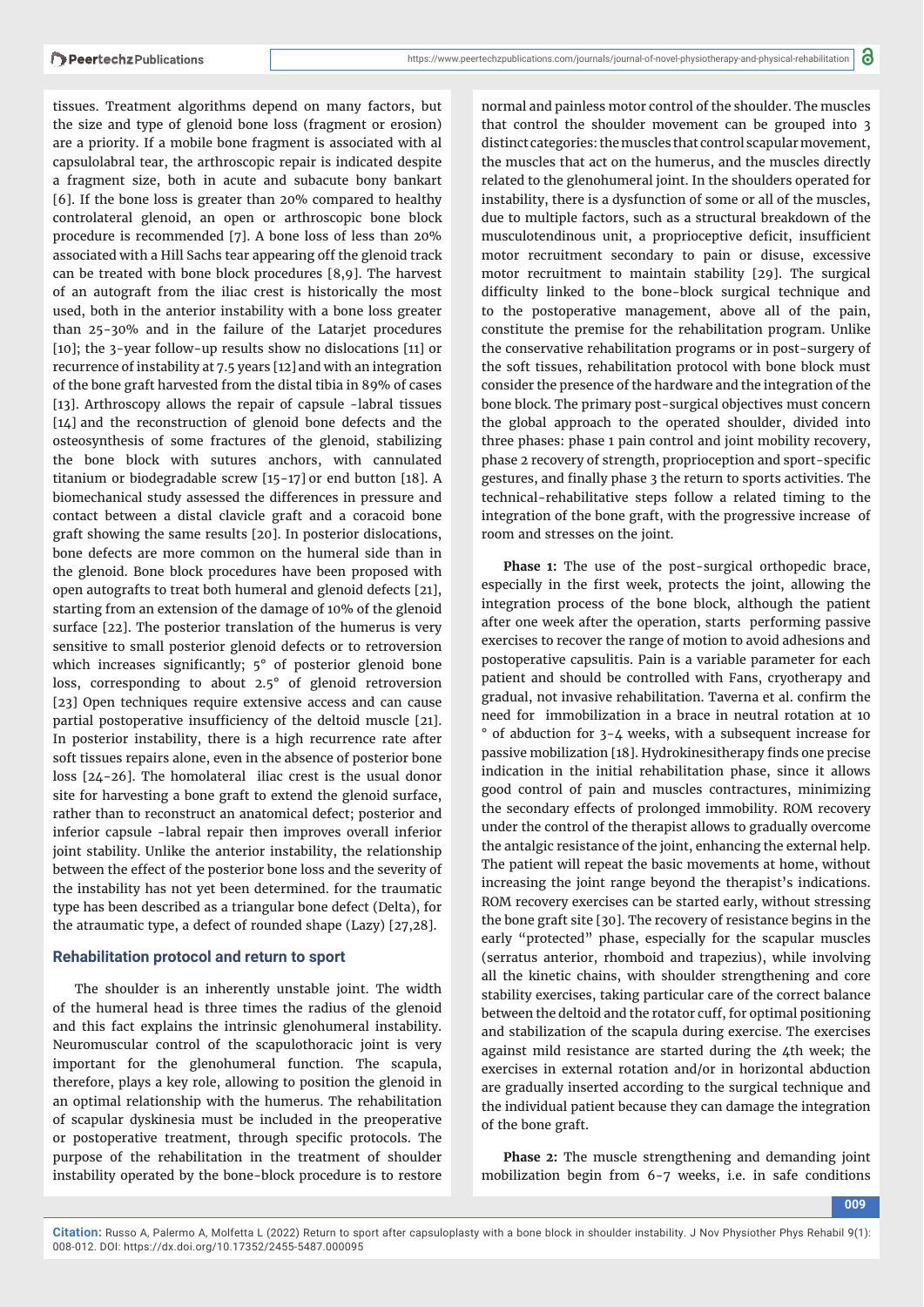after the integration of the bone block. Intense training begins at the twelfth week, adding specific exercises if necessary and modulating and increasing resistance and load, avoiding joint overstresses. According to the classification of Jobe, et al. we believe that optimal and correct muscle recovery should be organized in successive steps [31]. Exercises under load are started during the 3rd week. Exercises for the scapula with a glenohumeral opening below 60° elevation are useful. The progression of the loads follows functional criteria, such as dynamic scapular-thoracic stability, recovery of the glenohumeral rhythm, and the absence of pain and apprehension for movements between 0°-90 ° of elevation. The strengthening of the rotator cuff begins with isometric exercises and continues with light exercises and with elastic resistance not earlier than 6 weeks. The exercises continue and are performed with a glenohumeral angle below 45° with concentric and then eccentric contractions. Subsequently, the absence of pain allows ever wider angles of elevation [32,33]. Most authors prefer exercises in a horizontal prone position with an abducted arm and external rotation. This type of exercise allows an early rehabilitation approach, using the free ROM present and "usable" early. The humerus must be kept in line with the scapula or slightly anterior and the glenohumeral joint without extra-rotating beyond the surgical suture safety limit. The proprioceptive exercises begin from the 1st postoperative week and include a cautious and partial initial load, with progressive lifting movements of the arm with the hand resting on the wall and on a table, with rhythmic stabilization exercises for the recruitment of the scapular muscles and facilitation of the scapular muscles proprioception. The patient can control the amount of load through the support of the contralateral arm. Rhythmic stabilization is carried out at 90° of flexion with exercises in submaximal resistance of the upper limb, in all movement planes, both in internal and external rotation, with the arm in 45° of abduction on the level of the scapula. The proprioceptive neuromuscular facilitation of the shoulder carried out with manual resistance can be implemented from the first post-operative sessions, through exercises in movement and diagonal translation of the arm after the 6th week. Various aids for work against resistance and for neuromuscular stimulation are proposed in the rehabilitation process, but in general, activities requiring an excessive load of weights must be carefully limited, preferring functional exercises. The proprioceptive training can be carried out with an open or closed kinetic chain, using various tools of the rehabilitation setting. The progression and ease of execution of the exercises proprioceptive testify to the progression towards healing.

Phase 3: Before reproducing the sports-specific movements it is essential to have recovered 90% of the strength with respect to the contralateral shoulder, assessed with an isokinetic or isometric machine; these tests will reduce the risk of recurrence of the instability by overuse. Measuring recovery of strength allows to increase your commitment in performing strengthening exercises; an 80% recovery of the rotator cuff strength allows activating the sports-specific exercises preparatory to the return to the field, in the 4th and last phase. Sport-specific exercises must be modulated according to the

type of injury, the type of surgery, and performance needs. Pleometry plays an important role for athletes and should be carried out in the final phase of rehabilitation. Plyometric exercises allow developing an increase in muscle power, speed, and maximum strength, based on function specification of sport and exercise. In the shoulder, they are commonly used to switch from slow analytical strength training to highspeed power training, more challenging to return to the game phase after a trauma or surgical procedure. They are used to increase the muscle strength of the posterior rotator cuff and periscapular muscles and simulate positional needs and stress in athletes  $[34]$ . Some activities must be of increasing difficulty and require the involvement of different muscle groups in different functions . In athletes, the return to sport is generally recommended approximately around the 6<sup>th</sup>-month postsurgery.

## **Discussion**

In both open and arthroscopic bone-block surgery, it is necessary to avoid the recurrence of the instability and simultaneously the loss of external rotation to ensure the return to competitive sports [35]. The surgical repair, therefore, finds its qualifying moment in the correct indication and in the precise execution. In athletes, the non-surgical solution of instability is not a guarantee of improvement and often prevents the return to sport. Although conservative rehabilitation is often attempted in the beginning, recurrence rates are high, particularly for patients practicing high contact sports [36]. In these cases, surgery has shown better results at least in the short term [37]. The presurgery joint condition must be considered in the planning of the surgical procedure and in the post-surgery rehabilitation program. Magnusson, et al. identified a clinical evaluation system called FEDS (frequency, etiology, direction, surgery) used to provide a prognostic vision also for rehabilitation [38]. Open or arthroscopic surgery influences the outcome related to the stability of the bone graft rather than to the rehabilitation process. Russo and coll. have shown that there are statistically differences significant between the Latarjet open and arthroscopic techniques, regarding the coronal positioning of the bone block in favor of the open Latarjet [39]. The bone-block technique associated with capsuloplasty seems to be an optimal choice since capsule-labral reconstruction with suture-anchors restores the anatomy of soft tissues damaged by instability, with a better clinical result  $[16,17]$ . The two associated techniques influence the rehabilitation process. Arthroscopic techniques using metallic screws of fixation can cause potential tissue damage of the subscapularis muscle, nerve injury, or bleeding [17,18], as well as the partial failure of the deltoid muscle following traditional open posterior bone block techniques that require a wide surgical approach [24]. The steps of the rehabilitation of the operated shoulder are slow and progressing, in a period of 4-6 months to regain movement and strength, without overloading the bone block; this guarantees good clinical results and a low recurrence rate [40]. The rehabilitation protocols for repair according to Latarjet, compared to Bankart's technique, have a high degree of variability regarding the exercises and recommendations on movement goals [41]. The therapist

**010**

**Citation:** Russo A, Palermo A, Molfetta L (2022) Return to sport after capsuloplasty with a bone block in shoulder instability. J Nov Physiother Phys Rehabil 9(1): 008-012. DOI: https://dx.doi.org/10.17352/2455-5487.000095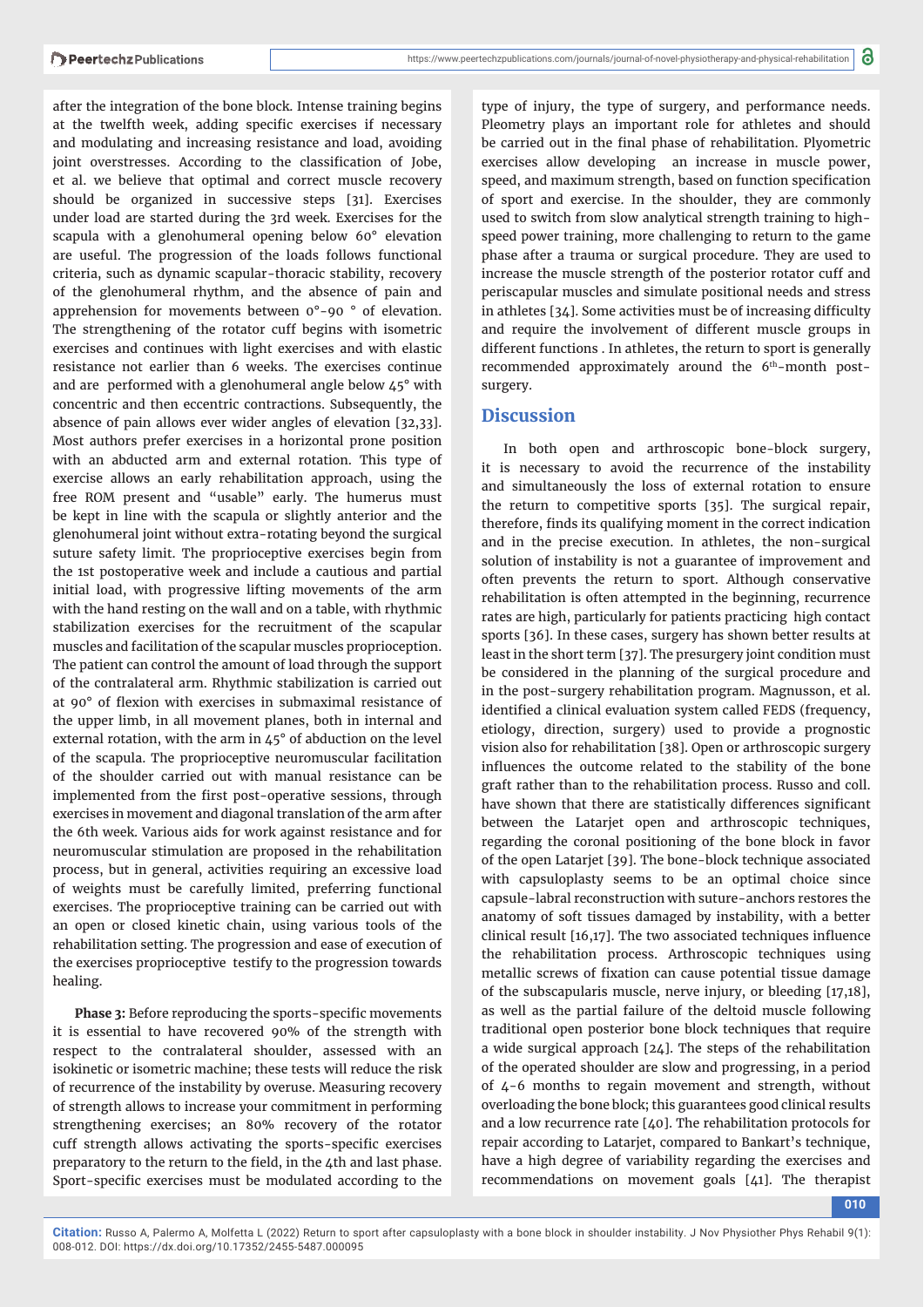must necessarily interact with the surgeon not to generally adopt autonomous rehabilitation strategies also for the postoperative aspects, but use every means of information, such as written information, flowcharts, figures, and a table of management parameters to implement the best possible program [42]. As part of the planimetric recovery, Finally, the search for explosive shoulder stabilization exercises must be very careful and chosen over time [33]. They are based on the athlete's intrinsic neuromuscular structure but can be influenced by positive adaptations that improve the efficiency of the execution of the activity, with less energy expenditure, maximum force delivered, and protection of the joints concerned to improve the effectiveness of the activity's performance [43].

## **Conclusion**

Although there are no first-level multicenter trials about the best rehabilitation outcome after surgical stabilization with bone block procedures, the most common evidence relates to the early recovery of joint and muscle strengthening. Rehabilitators must be able to combine knowledge about the biological healing of the operated shoulder with the principles of biomechanics for the individual patient, in order not to stress the repair of the tissues. The exercises should be gradually implemented with specific sports proprioceptive and functional exercises. No single protocol can be satisfactory, but it must always be adapted in accordance with the physical structure, the type of injury and the surgery suffered, as well as the type of performance required and the sport practiced, to allow the best possible recovery  $(44)$ . After wound healing work and swimming, activities are allowed, after 6–8 weeks a specific progressive rebalancing and muscle strengthening program begins, while the resume of the contact sports are allowed 4-6 months after surgery.

## **References**

- 1. Gerber C, Nyffeler RW (2002) Classification of glenohumeral joint instability. Clin Orthop Relat Res 65-76. **Link:** https://bit.ly/3pD9SSV
- 2. Longo UG, Rizzello G, Locher J, Salvatore G, Florio P, et al. (2016) Bone loss in patients with posterior gleno-humeral instability: a systematic review. Knee Surg Sports Traumatol Arthrosc 24: 612–617. **Link:** https://bit.ly/34f7bQa
- 3. Rabinowitz J, Friedman R, Eichinger JK (2017) Management of Glenoid Bone Loss with Anterior Shoulder Instability: Indications and Outcomes. Curr Rev Musculoskelet Med 10: 452–462. **Link:** https://bit.ly/3HIFMnj
- 4. Walch G, Boileau P (2000) Latarjet–Bristow procedure for recurrent anterior instability. Tech Should Elbow Surg 1: 256-261. **Link:** https://bit.ly/3tqm1f3
- 5. Helfet AJ (1958) Coracoid transplantation for recurring dislocation of the shoulder. J Bone Joint Surg Br 40: 198-202. **Link:** https://bit.ly/3sFBVDj
- 6. Porcellini G, Paladini P, Campi F, Paganelli M (2007) Long-term outcome of acute versus chronic bony Bankart lesions managed arthroscopically. Am J Sports Med 35: 2067-2072. **Link:** https://bit.ly/3hyCCbc
- 7. Warner JJ, Gill TJ, O'Hollerhan JD, Pathare N, Millett PJ (2006) Anatomical glenoid reconstruction for recurrent anterior glenohumeral instability with glenoid deficiency using an autogenous tricortical iliac crest bone graft. Am J Sports Med 34: 205-212. **Link:** https://bit.ly/35QMLNT
- 8. Shaha JS, Cook JB, Rowles DJ, Bottoni CR, Shaha SH, et al. (2016) Clinical

validation of the glenoid track concept in anterior glenohumeral instability. J Bone Joint Surg Am 98: 1918–1923. **Link:** https://bit.ly/3MlWSuN

- 9. Balg F, Boileau P (2007) The instability severity index score. A simple pre-operative score to select patients for arthroscopic or open shoulder stabilisation. J Bone Joint Surg Br 89: 1470-1477. **Link:** https://bit.ly/3Kc7eLS
- 10. Noonan B, Hollister SJ, Sekiya JK, Bedi A (2014) Comparison of reconstructive procedures for glenoid bone loss associated with recurrent anterior shoulder instability. J Shoulder Elb Surg 23: 1113–1119. **Link:** https://bit.ly/3vDhZ5W
- 11. Warner JJ, Gill TJ, O'Hollerhan JD, Pathare N, Millett PJ (2006) Anatomical glenoid reconstruction for recurrent anterior glenohumeral instability with glenoid deficiency using an autogenous tricortical iliac crest bone graft. Am J Sports Med 34: 205-212. Link: https://bit.ly/3KgflqJ
- 12. Auffarth A, Schauer J, Matis N, Kofler B, Hitzl W, et al. (2008) The J-bone graft for anatomical glenoid reconstruction in recurrent posttraumatic anterior shoulder dislocation. Am J Sports Med 6: 638–647. **Link:** https://bit.ly/3C9OMkh
- 13. Provencher MT, Bhatia S, Ghodadra NS, Grumet RC, Bach BR, et al. (2010) Recurrent shoulder instability: current concepts for evaluation and management of glenoid bone loss. J Bone Joint Surg Am 92: 133–151. **Link:** https://bit.ly/3Kc7fiU
- 14. Nebelung W, Reichwein F, Nebelung S (2016) A simplified arthroscopic bone graft transfer technique in chronic glenoid bone deficiency Knee Surgery, Sports Traumatology, Arthroscopy 24: 1884-1887. **Link:** https://bit.ly/3pD9Ni5
- 15. Mochizuki Y, Hachisuka H, Kashiwagi K, Oomae H, Yokoya S, et al. (2007) Arthroscopic autologous bone graft with arthroscopic Bankart repair for a large bony defect lesion caused by recurrent shoulder dislocation. Arthroscopy 23: 677.e1-4. **Link:** https://bit.ly/3tpJi0R
- 16. Scheibel M, Kraus N, Diederichs G, Haas NP (2008) Arthroscopic reconstruction of chronic anteroinferior glenoid defect using an autologous tricortical iliac crest bone grafting technique. Arch Orthop Trauma Surg 128: 1295-1300. **Link:** https://bit.ly/3vCxlHD
- 17. Taverna E, Golanò P, Pascale V, Battistella F (2008) An arthro- scopic bone graft procedure for treating anterior-inferior glenohumeral instability. Knee Surg Sports Traumatol Arthrosc 16: 872-875. **Link:** https://bit.ly/3ttgQep
- 18. Taverna E, Garavaglia G, Ufenast H, D'Ambrosi R (2016) Arthroscopic treatment of glenoid bone loss. Knee Surg Sports Traumatol Arthrosc 24: 546- 556. **Link:** https://bit.ly/3Cb80G9
- 19. Petersen SA, Bernard JA, Langdale ER, Belkoff SM (2016) Autologous distal clavicle versus autologous coracoid bone grafts for restoration of anteriorinferior glenoid bone loss: a biomechanical comparison. J Shoulder Elb Surg 25: 960–966. **Link:** https://bit.ly/34cOdJZ
- 20. Tokish JM, Fitzpatrick K, Cook JB, Mallon WJ (2014) Arthroscopic distal clavicular autograft for treating shoulder instability with glenoid bone loss. Arthrosc Tech 3: e475-e481. **Link:** https://bit.ly/3hzSREQ
- 21. Robinson CM, Seah M, Akhtar MA (2011) The epidemiology, risk of recurrence, and functional outcome after an acute traumatic posterior dislocation of the shoulder. J Bone Joint Surg Am 93: 1605-1613. **Link:** https://bit.ly/35PSZxu
- 22. Provencher MT, Frank RM, LeClere LE, Metzger PD, Ryu JJ, et al. (2012) The Hill-Sachs lesion: diagnosis, classification, and management. J Am Acad Orthop Surg 20: 242–252. **Link:** https://bit.ly/3twBUk2
- 23. Wirth MA, Seltzer DG, Rockwood CA (1994) Recurrent posterior glenohumeral dislocation associated with increased retroversion of the glenoid. a case report. Clin Orthop Relat Res 308: 98–101. **Link:** https://bit.ly/3K6AnIm
- 24. Barbier O, Ollat D, Marchaland JP, Versier G (2009) Iliac bone-block autograft for posterior shoulder instability. Orthop Traumatol Surg Res 95: 100–107. **Link:** https://bit.ly/3Cb6vb5

**011**

**Citation:** Russo A, Palermo A, Molfetta L (2022) Return to sport after capsuloplasty with a bone block in shoulder instability. J Nov Physiother Phys Rehabil 9(1): 008-012. DOI: https://dx.doi.org/10.17352/2455-5487.000095